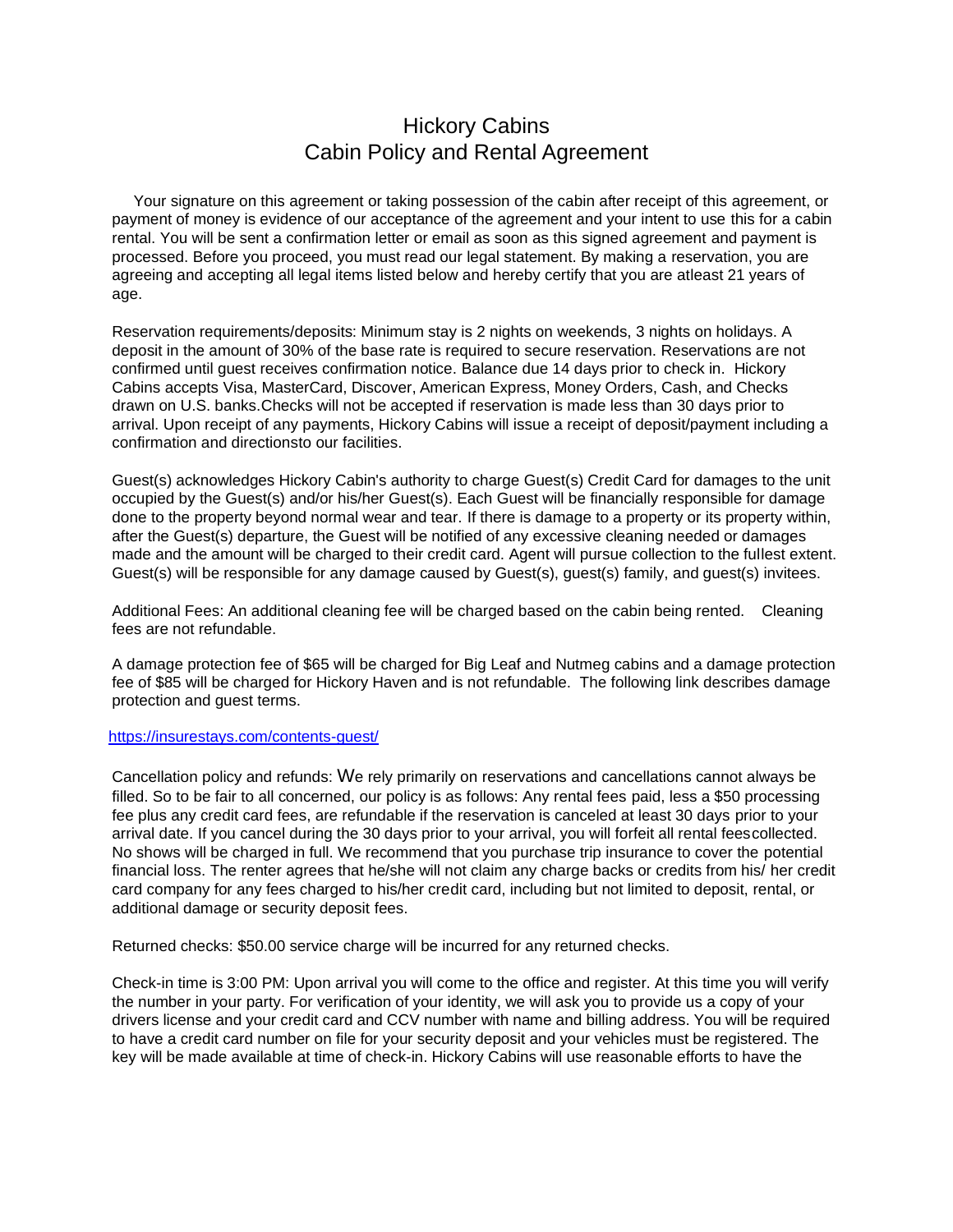premises ready for guest occupancy at check-in time, but we cannot guarantee the exact time of occupancy. Early check in may be available and Guests may call ahead to see if cabin is available.

Check-out time is 11:00 AM: Check-out is strictly enforced so that Hickory Cabins employees have adequate time to prepare the property for the next guest. Please bring keys to the Office. Unless prior arrangements are made in writing with Hickory Cabins, Guests that do not vacate the rental property by 11:00 AM or in the event Guest return to the premises without the consent of Hickory Cabins after turning in the keys and checking out, will be charged a fee equal to the rental rate for one (1) day will be assessed to Guest(s). No show-delayed arrival-early departure-inclement weather: Any monies paid toward reservation are forfeited. No refunds for unused nights in cabin i.e. delayed arrival or early departure. No rain checks for inclement weather.

Alcoholic beverages: No drinking of alcoholic beverages by persons under the legal age of twenty-one (21) is allowed. Should a Guest(s) or guest of Guest(s) be arrested for underage drinking at the rental unit property or should Hickory Cabins observe a Guest(s) or guest of Guest(s) under the age of 21 drinking alcoholic beverages, this rental agreement may be terminated and the Guests evicted at our option. Illegal drug use is strictly prohibited.

Pets: No Pets allowed with a cabin rental (except service animals).

Cleaning requirements: Guest(s) are required to leave the property in the same general condition it was when Guest(s) arrived. Hickory Cabins will dust, mop and sanitize cabins upon your departure. If additional cleaning is required, appropriate charges will be deducted from your security deposit. Guest(s) is responsible for any damage, abuse, excessive cleanup requirements, or loss caused by any member of Guest(s) party to the property or its contents during Guest(s) occupancy. Inspectors walk through each property after checkout to ensure the property is left in good order. Hickory Cabins Owners will make that final determination of the necessity of any charges to Guest(s).

Each cabin comes furnished with a refrigerator, stove, coffee maker, microwave, bed sheets, pillows, blankets, a limited supply of toilet paper and paper towels, dish soap, hand soap, and cleaning supplies. The managers are not responsible for any item left in a cabin by a renter. If the managers are requested by the renter to return any item left in a cabin, items will be returned by UPS or US Postal Service for a service charge of shipping costs plus \$15.00 handling fee.

Maintenance: Please report any problems or damages in your cabin the day of check-in to the managers. If not reported, we must assume the damage or loss occurred during your occupancy and we will have to charge you. When maintenance needs arise during your stay please contact the managers. It may be necessary for them to enter the cabin during reasonable hours to perform minor repairs. There will be no refunds for the malfunction of any equipment including but not limited to air conditioning, TV, appliances or power outages.

Housekeeping: Housekeeping is not provided during your stay.

Acts of God: Hickory Cabins shall not be liable for events beyond their control which may interfere with Guest(s) occupancy, including but not limited to Acts of God, acts of governmental agencies, fire, strikes, war, and inclement weather. NO REBATE OR REFUND will be offered in these circumstances. House parties ARE NOT ALLOWED! Rental Guest understands that Hickory Cabins will accept families, married couples, and responsible adults over the age of 21 ONLY. Guests under the age of 18 must be accompanied by a parent or legal guardian. Occupancy in use of premises shall not be such as to disturb or offend neighbors. The use of firearms or fireworks is strictly prohibited. Guest(s) certify that they have read carefully the limitations placed on the number of persons permitted to occupy the premises, and agree to abide by such limitations: if not, Guest(s) will be asked to vacate the property which will result in loss of total rental and security deposits with no refund.